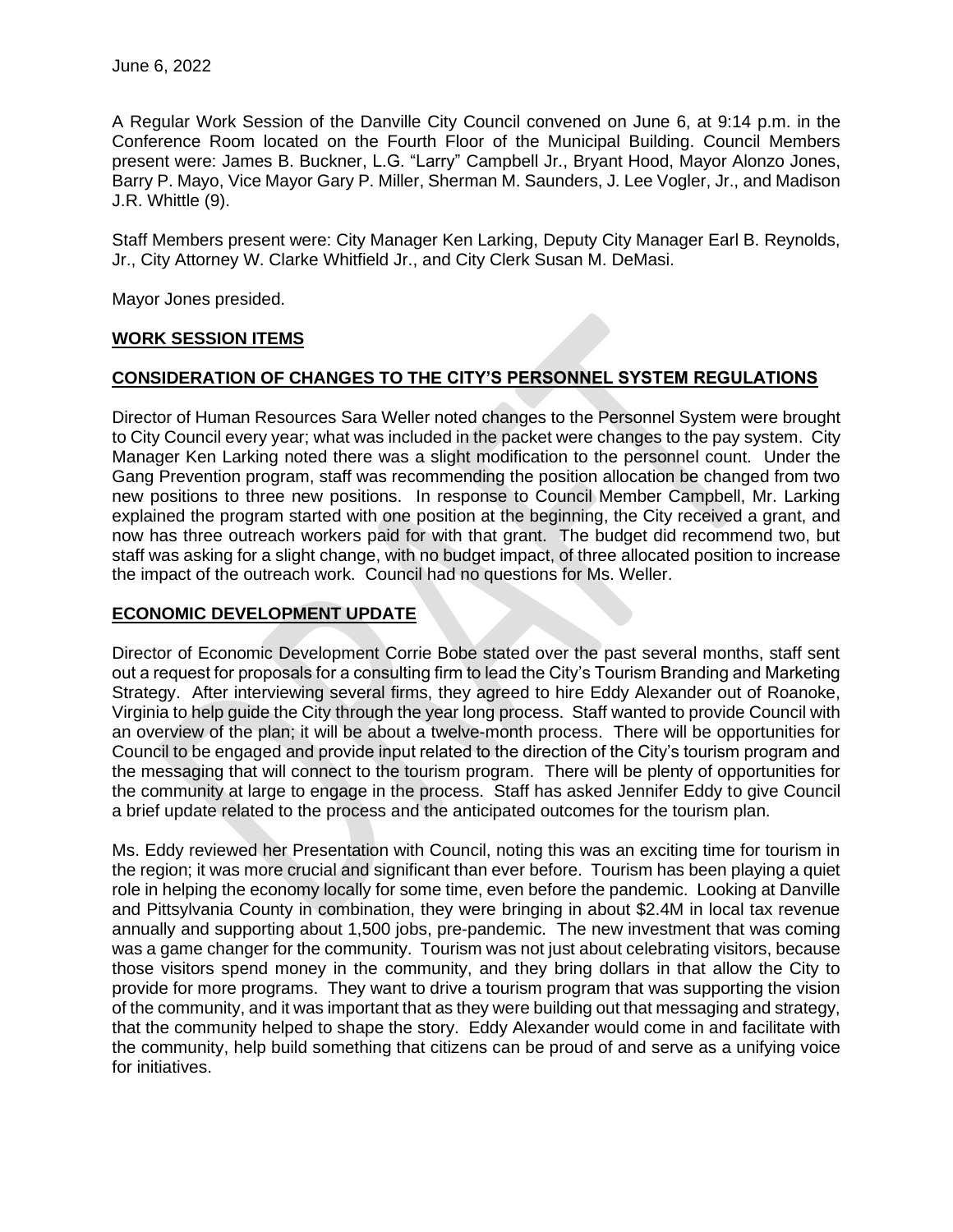Ms. Eddy explained tourism was important not just because vacation was fun; from a City government perspective it was really about positive economic, environmental and social impact. That was why they invest in tourism and support some of the investment happening in the region around tourism; to bring outside money into the local economy. That matters because it allows the City to bring more jobs to the area, better public services, more abundant activities and it supports an intentional preservation of the things that matter, natural, historical and cultural assets. When there was an active, inviting tourism program, it allowed communities to build, protect and enrich the arts, allowed the City to protect cultural assets, history, to celebrate and preserve things, and it was also the front door to economic development.

Ms. Eddy discussed outcomes they like to measure; the first was Average Length of Stay. They want to track how long people were staying now and how long were they staying in two, three, and five years from now, on average; if there was an average room night of one night, they want to get to 1.2 or 1.3 average room nights. Because Danville has the scale happening with the Caesars coming in, there were a couple different ways to grow this number. Next was Citizen Satisfaction; they were going to survey the community, understand what they want out of the tourism program, what they were happy with in the community, what they were not happy with, and they were going to measure that over time. Last was Improved Reputation, what were people saying about living, working, playing and staying here.

Ms. Eddy discussed marketing: awareness, consideration, preference, selection and experience, noting all people were consumers, they all buy things all the time. For example, if someone buys a can of coke, they must first be aware that coke exists. They will have to consider do they want a soda, was it relevant to the kind of thirst they have; then they have to prefer it over all other options provided to them. It will have to be easy to get their hands on, and they were going to have to have a good experience before they buy it again. It all sounds simple, it works for politics, for anything a person might buy, but this matters from a marketing perspective.

Ms. Eddy discussed doing a brand for a community, what that meant. People think of a brand as a logo, color palette, font style, market research; for them it was not really any of those things, those were all tactics. A brand was what people think and say about you when you were not in the room to influence it. They want to use every opportunity they can where someone was interacting or hearing about Danville, to start to build a reputation to match what they think of them today, with what you want them to think tomorrow. You want to create a visual identity, but also a messaging structure that every time someone was thinking about the City, they were thinking about it in ways that were positive, helping support the vision of the community and where the City was trying to go.

Ms. Eddy noted their project with the City was split into five phases, starting with a discovery phase. They start by listening; this was all about understanding what the community wants, and what they know already. There has been a lot of research done, and they want to start there. There was also research they can do; they were looking at things to heat map where some visitors were going in the community, and have real time data about what markets they were coming from. They were synthesizing that into a strategy that, if people were coming here for these reasons then how do they get them to stay longer, and spend more in ways that were supportive of the community's goals. From there, they will sit down, start to create visual identity pieces and messaging strategies; that will be when the City starts to see ads out in the community and messaging in terms of placed media with local news outlets. Once they implement a campaign, something that will hopefully run for a long time, it will continue to be optimized.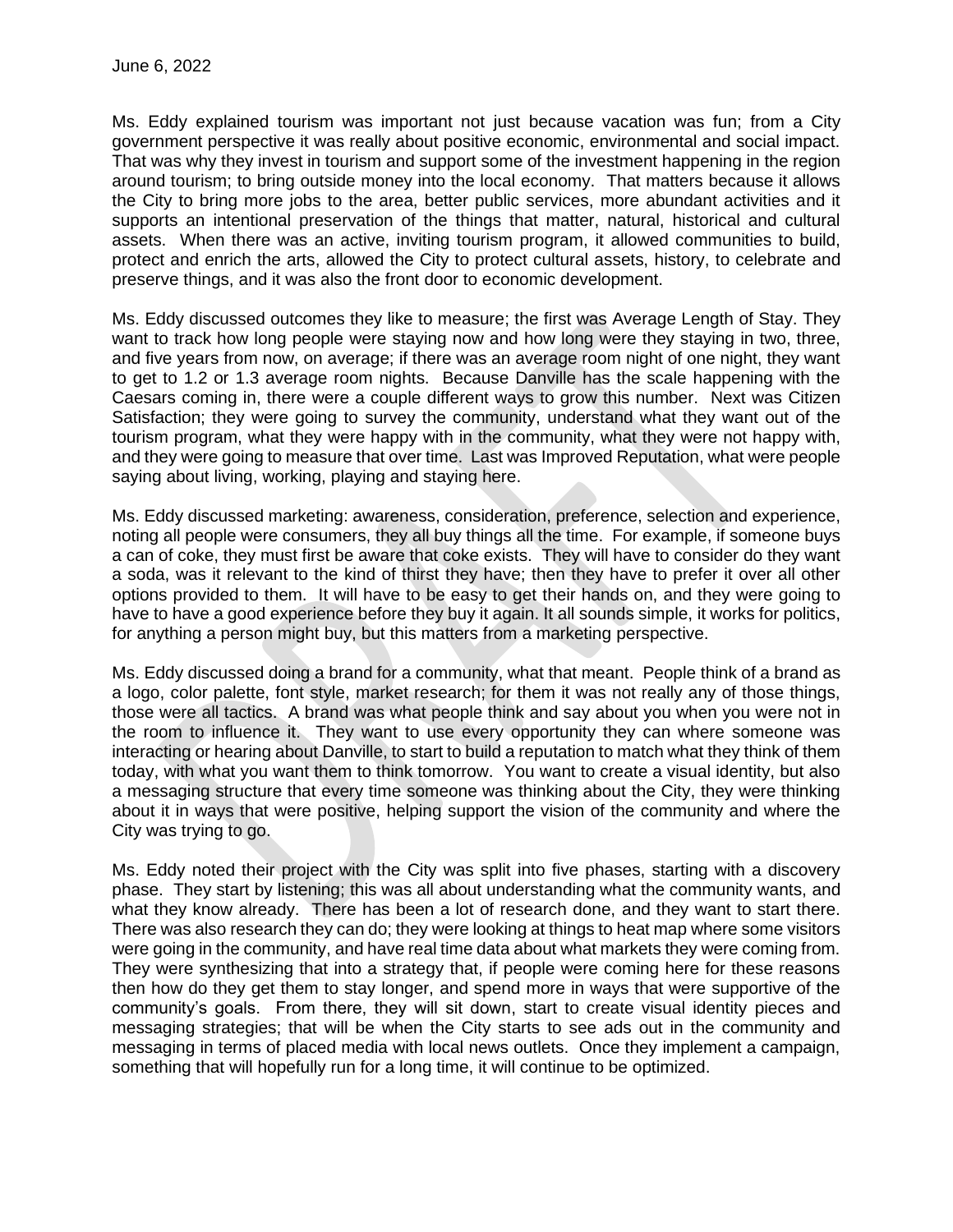Over the next couple of months, they will be focused on the discovery phase, doing a survey of the entire community. Every business and resident in the City was about to get a postcard that will link to a survey people can take from their phone, tablet, or computer and fill out information about who they were, what they think about tourism, what they want to see, and what they think about their hometown. Next would be to have focus groups and interviews of key stakeholders, asking the same kind of questions, drilling as deep as they can. They will take all that data, put it into a summary presentation and they will do two presentations to the community. They want to make sure that what they were presenting and what they were using to navigate, the community agrees with.

From there, they will develop several brand concepts, take those into focus groups with key stakeholders who have been engaged in the process from the survey through the focus groups, give them previews into the concepts and try and get a consensus around which direction to go. Next, they will start developing the print and digital ads, the event boosts for trade shows and things like that. Simultaneously they will be working on a marketing investment plan; looking at what other communities who were pulling from the same feeder markets were spending on their marketing program, what were they using it for, and what was and was not working for them. They benchmark that with where the City thinks they need to go, to get from where they were to where they want to be. Ms. Eddy explained they will put together a proposed marketing plan that, after being vetted with staff, will go to Council to consider the City's planning efforts moving forward. From there, they would be putting in place some recommendations in terms of infrastructure and technology that will be scalable, and help the City maintain and ensure that their programs were providing value year after year.

They have started the discovery phase, and were about one month in; the postcard will hit by the City at the end of the month. They will put out press releases, and will be running digital ads to citizens in both Danville and Pittsylvania County, so people will have many opportunities to see the survey and participate. By the end of that discovery period, they will be back in the community sharing that result presentation, asking for validation or redirection if they have missed anything and then will be moving into the creative phase. Their goal was around the end of the year, to have some creatives to share with Council and some recommendations in terms of going forward so that by early spring, they were launching a campaign into the market that was a new brand, can create some fanfare and hopefully get some attention locally, statewide and beyond.

Ms. Eddy noted it was a process; first they have to earn the community's trust and then they need to move from there to a place where they were actually designing at scale, which was a hard thing to do. When they develop brands, they look for 50% authentic and 50% aspirational, and there was a very specific reason for this. If they build the City a brand that feels like Danville today, the citizens will accept it, but their group has not given the City anything; they have given the City what it has, a mirror. They want to give the City something that helps it transition from where they were today into what they want to become, whatever that visual identity will be. It will be something new, it will feel new, but it also has to be authentic; it has to be rooted in the City's history, its people, what the City cares about. It has to be achievable, historically accurate and rooted in the community's self-sense of truth. It also has to be aspirational; it has to be differentiated from other markets and they need to make sure they stand out in the market. It has to be noteworthy; if it doesn't make people talk, they haven't really stretched what they do with the dollars as far as they can go, and it has to be aligned with the community's vision.

Ms. Eddy thanked Council for the opportunity to speak, and was excited to start this project with the City; Mayor Jones thanked Ms. Eddy for being here tonight.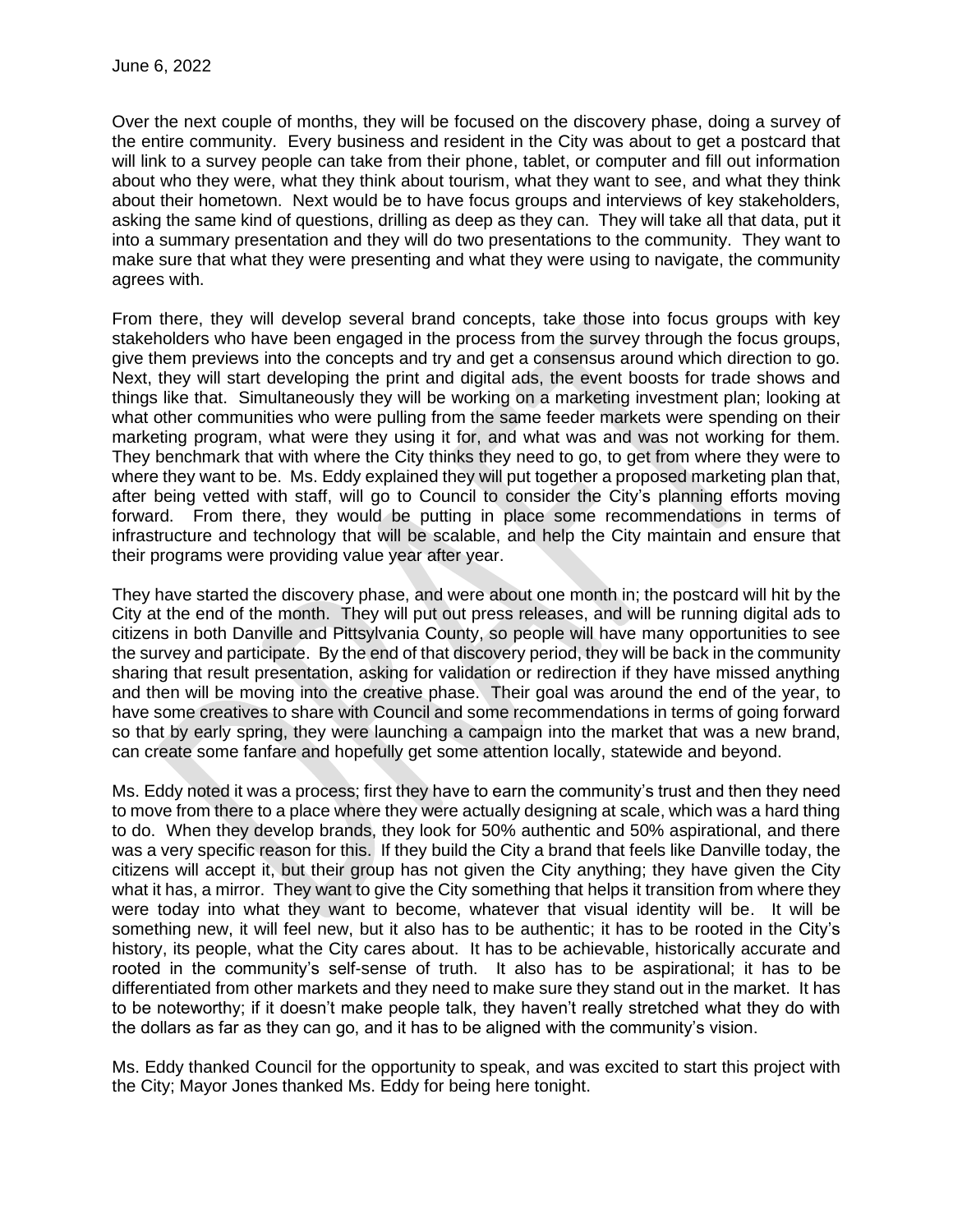Mr. Vogler thanked Ms. Eddy for the presentation, noted he looked forward to speaking with her and was excited about this process. Dr. Miller noted he traveled from Memphis this past weekend, and knew he was going to have to stop somewhere in Tennessee; at one of the rest stops he got a coupon book that covers the entire state. Was there some way to get the local hotels or venues to give discount coupons; Ms. Eddy noted they could look into this. Director of Tourism Lisa Merriweather noted in front of Council was the 2022 Virginia Tourism Corporation State Travel Guide; one of the first things they knew they needed to do was to have a presence of the community in the guide. The guide comes out annually, and she has earmarked the full-page ad in the guide for the City of Danville.

City Manager Ken Larking reminded Council that Danville serves as the designated marketing organization for both the City and the County; this effort will encompass the region. When people come to the community and want to visit, they want to see what was in the City and the County, as well as surrounding counties, but they stay in the City hotels and eat at City restaurants. The City of Danville benefits greatly from people coming to visit the region.

### **CLOSED MEETING**

At 9:45 p.m., Vice Mayor Miller **moved** that this meeting of the City Council of the City of Danville, Virginia be recessed, and that Council immediately reconvene in a Closed Meeting for the following purposes: Discussion or consideration of the acquisition and/or disposition of real property for a public purpose where discussion in an open meeting would adversely impact the bargaining position of the City as Permitted by Subsection (A)(3) of Section 2.2-3711 of the Code of Virginia, 1950, as amended and more specifically, discussion regarding the sale and/or potential purchase of a specific parcel of property for use by prospective industrial, commercial and residential projects looking to locate to the City, and an Economic Development discussion and update concerning prospective business or industry where no previous announcement has been made and/or the expansion of an existing business or industry where no previous announcement has been made as permitted by Subsection (A)(5) of Section 2.2-3711 of the Code of Virginia, 1950, as amended and more specifically to consider: an update on multiple prospective commercial, mixed use, and industrial projects considering locating within the city and/or locating within the region in cooperation with the City's regional partners; and discussion or consideration of the investment of public funds where bargaining is involved, where, if made public initially, the financial interest of the governmental unit would be adversely affected as permitted by Subsection (A)(6) of Section 2.2-3711 of the Code of Virginia, 1950 as amended and more specifically to consider an economic development Memorandum of Understanding regarding a mixed use project.

The Motion was **seconded** by Council Member Mayo and carried by the following vote:

| VOTE: | 9-0                                      |
|-------|------------------------------------------|
| AYE:  | Buckner, Campbell, Hood, Jones, Mayo,    |
|       | Miller, Saunders, Vogler and Whittle (9) |
| NAY:  | None                                     |

Upon unanimous vote at 10:59 p.m., Council reconvened in open session and Vice Mayor Miller **moved** for adoption of the following Resolution: